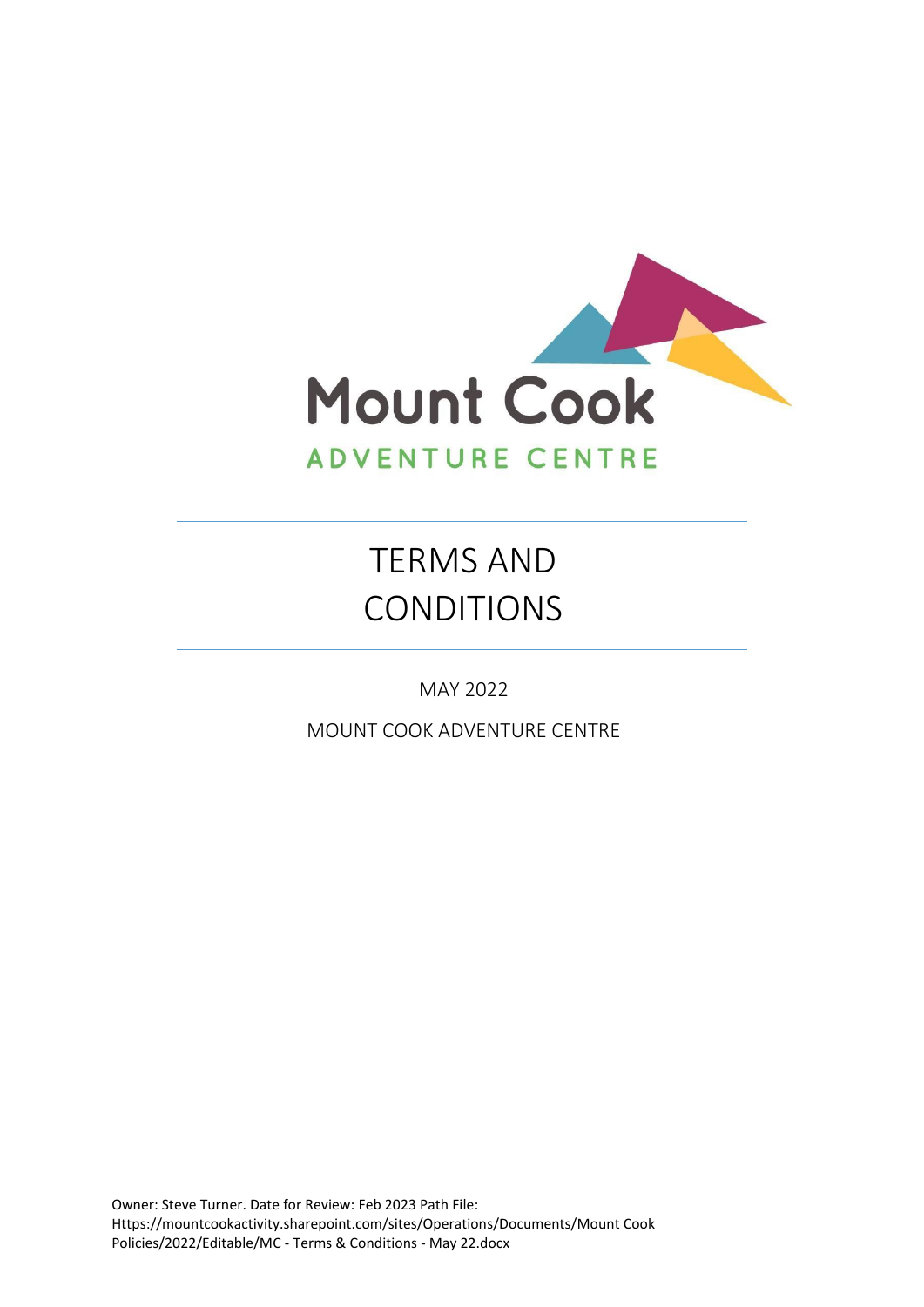# **MOUNT COOK**

# **TERMS AND CONDITIONS OF BUSINESS**

Mount Cook Activity Limited ("Mount Cook") is a non-for-profit organisation and trades under the

name Mount Cook Adventure Centre, located at Porter Lane, Middleton-by-Wirksworth, Matlock,

Derbyshire, DE4 4LS.

The Company Registered Number is 08906431. VAT Registration Number is 241 6281 25.

 These Terms and Conditions of Business shall apply to and be incorporated in all Contracts made by Mount Cook pertaining to the use and occupation of the Centre

# **1. DEFINITIONS**

- **1.1** "Arrival" means the contracted date for the stay to commence
- **1.2** "Booking" means a booking for a stay at the Centre and includes: Accommodation, Function Room Hire, Meals, Activities and any other Service or Product purchased from Mount Cook
- **1.3** "Contract" means the contract between Mount Cook and the Customer as comprised in the Booking and these Terms and Conditions
- **1.4** "Centre" means the buildings, woodlands, grounds, quarry and any other areas belonging or utilised by Mount Cook including all glamping pods and camping areas
- **1.5** "Customer" means any Individual who or Group which enters into a Contract with Mount Cook
- **1.6** "Group" means a group of persons of eight (8) or more in number
- **1.7** "Group Leader" means in relation to a Group or Individual the nominated person who is the main point of contact throughout Booking and the stay at the Centre
- **1.8** "Guest" means a person attending the Centre as an Individual or part of a Group
- **1.9** "Individual" means a single person or group of persons less than eight (8) in number
- **1.10** "Policies" means our policies published on our website denominated Access Statement and Ground Floor Plan, Safeguarding Policy, Managing Poor Behaviour and Pet Policy
- **1.11** "Promotional Bookings" means Bookings made pursuant to specific offers made by Mount Cook and includes gift cards issued by Mount Cook
- **1.12** "Responsible Adult" means a person of over 21 years of age who is designated to adequately supervise and act 'in loco parentis' to any Guest who is under the age of 18 years or has special care needs
- **1.13** "Sole Occupancy" means that Cook will take no other bookings in respect of any specified area in the Centre but it does not guarantee access to all facilities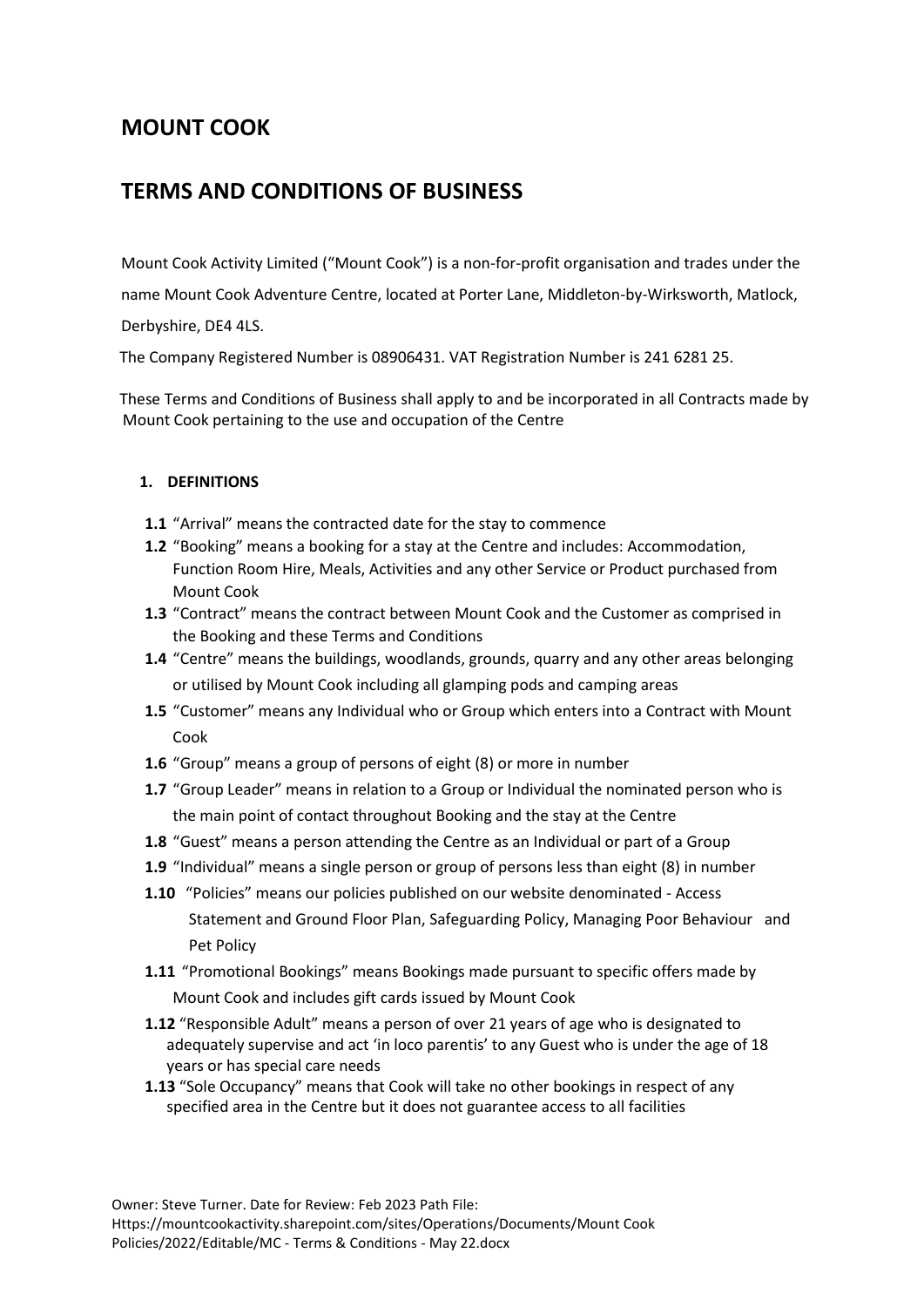# **2. CONTRACT**

- **2.1** A Contract will be formed when a Customer pays the first invoice issued by Mount Cook in respect of a Booking
- **2.2** The Contract will be upon the terms contained in the Booking and these Terms and Conditions of Business
- **2.3** The Contract constitutes the entire understanding between Mount Cook and the Customer and supersedes any prior contracts, terms and conditions, promises, representations orundertakings.
- **2.4** The provisions of the Contracts (Rights of Third Parties) Act 1999 are expressly excluded from the Contract so that no third party may claim any rights under the Contract.
- **2.5** The products and services provided under the Contract do not fall within the Package Travel and Linked Arrangements Regulations 2018

## **3. BOOKING**

- **3.1** Bookings may be requested by telephone, letter or email
- **3.2** Mount Cook may without giving reasons decline to accept any request for a Booking
- **3.3** If Mount Cook accepts a request for a Booking it will, subject to Clause 4.2, be confirmed by email. It is the responsibility of the Customer to check that all details of the Booking are correct and if not to inform Mount Cook within seven (7) days of receipt of the email. Mount Cook is not bound to agree to any amendments to the Booking unless the Customer requests them within such seven (7) day period
- **3.4** Only the person who made the Booking can request any amendments to it
- **3.5** The person making the Booking warrants that they are legally capable of entering into the Contract and that the information they have provided to Mount Cook is correct. They further warrant that they have full authority on behalf of all Guests included in the Booking and that all such Guests are aware of and accept the terms of the Contract
- **3.6** Where a Customer makes multiple Bookings, each will be deemed subject to a separate Contract
- **3.7** Mount Cook will issue an invoice in respect of each accepted request for a Booking but neither Mount Cook nor the Customer will be subject to a binding Contract until that invoice has been paid in full in accordance with its terms
- **3.8** The maximum length of a Booking is fourteen (14) days and no Guest may return to the Centre within seven (7) days of departure unless agreed otherwise with Mount Cook
- **3.9** The earliest Arrival at the Centre is 3pm, unless otherwise agreed with Mount Cook in writing. The checkout time from bedrooms is 10 a.m. and Guests are required to strip all bedding (including pillow case, duvet cover and fitted sheet) and place in the corner of the bedroom before checking out. The latest departure time from the Centre is 12noon, unless otherwise agreed with Mount Cook in writing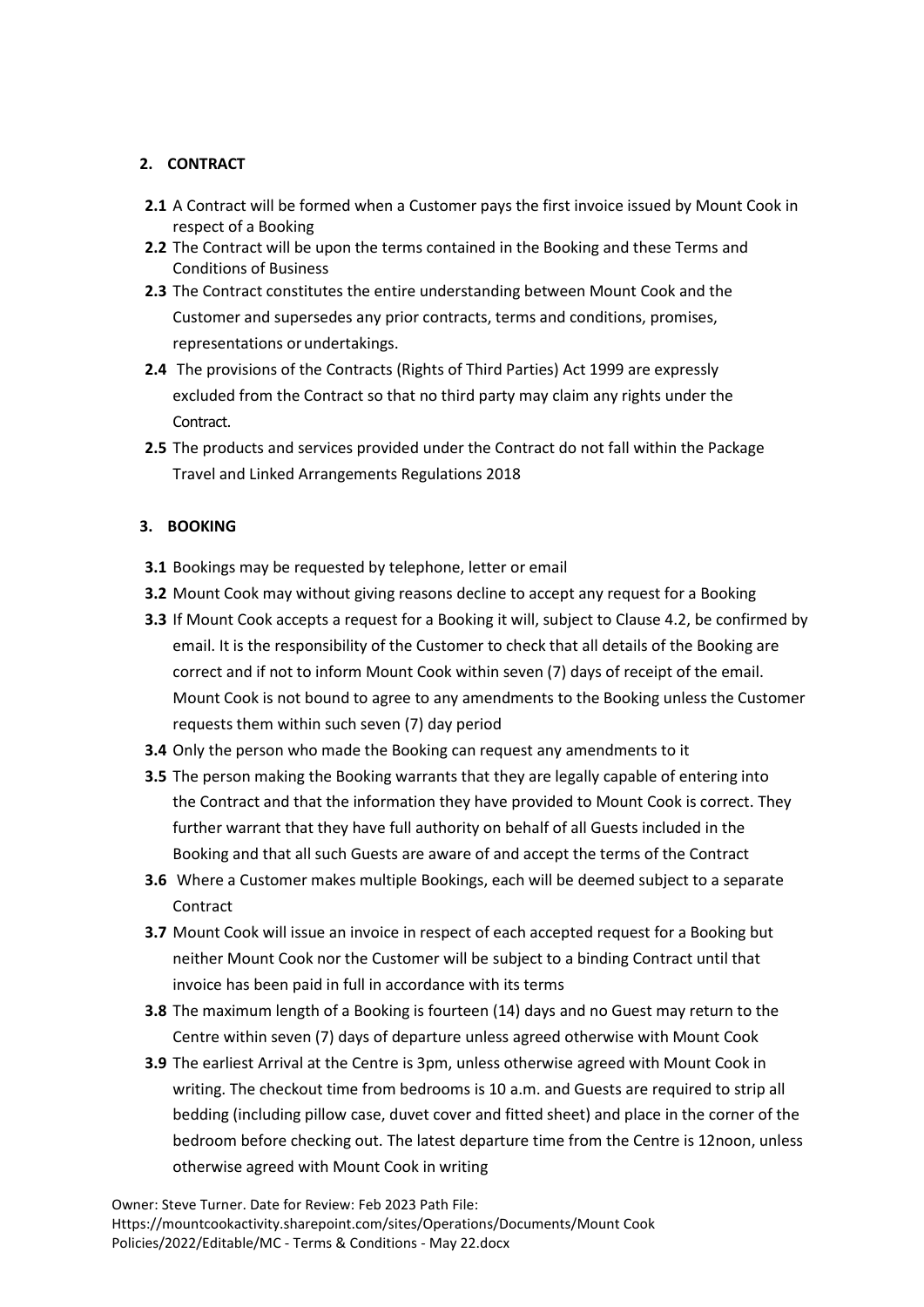- **3.10** No smoking is permitted in any part of the Centre or the bedrooms
- **3.11** Sole Occupancy may be requested but will be subject to explicit agreement at the time of Booking and to any additional terms and conditions agreed at the time of Booking and Customers will be asked to pay for a minimum number of beds or be charged an additional supplement which will be agreed and confirmed at the time of the Booking. Sole usage will not be guaranteed should the number of Guests reduce below the agreed minimum number in the Booking

## **4. PAYMENT**

- **4.1** Payments can be made by BACS transfer, over the phone or via Mount Cook's website and cheques are accepted provided they are sent with enough time to be cleared prior to the invoice payment due date. All invoices must be settled by their due date or Mount Cook reserves the right to cancel the Booking
- **4.2** In order for Mount Cook to confirm the Booking the first invoice in the appropriate sum as set out below must be paid:

**Bookings by Individuals:** Payment in full at the time of Booking

## **Bookings by Groups:**

# **Those made more than seven (7) months prior to Arrival:**

- 10% on Booking
- A further 20% six (6) months before arrival
- The balance of 70% two (2) months before arrival

# **Those made between seven (7) and three (3) months before Arrival:**

- 30% on Booking
- The balance of 70% two (2) months before arrival

#### **Those made less than three (3) months before Arrival:**

- Payment in full at the time of Booking
- **4.3** Subject to Clause 5.1 no Individual or Group may bring more Guests than included in a Booking but if there are more Guests on Arrival then Mount Cook in its sole discretion may permit extra Guests subject to payment of the full cost thereof on Arrival
- **4.4** Neither Individuals nor Groups shall offer for sale to any person or the general public (or publicly advertise the sale) of places for persons to be included in any Booking nor the Centre in general

#### **5. CHANGES TO BOOKINGS**

**5.1** A Customer can decrease the number of Guests by a maximum of 10% up to three (3) months prior to Arrival and this will not be deemed a cancellation of the Booking. Any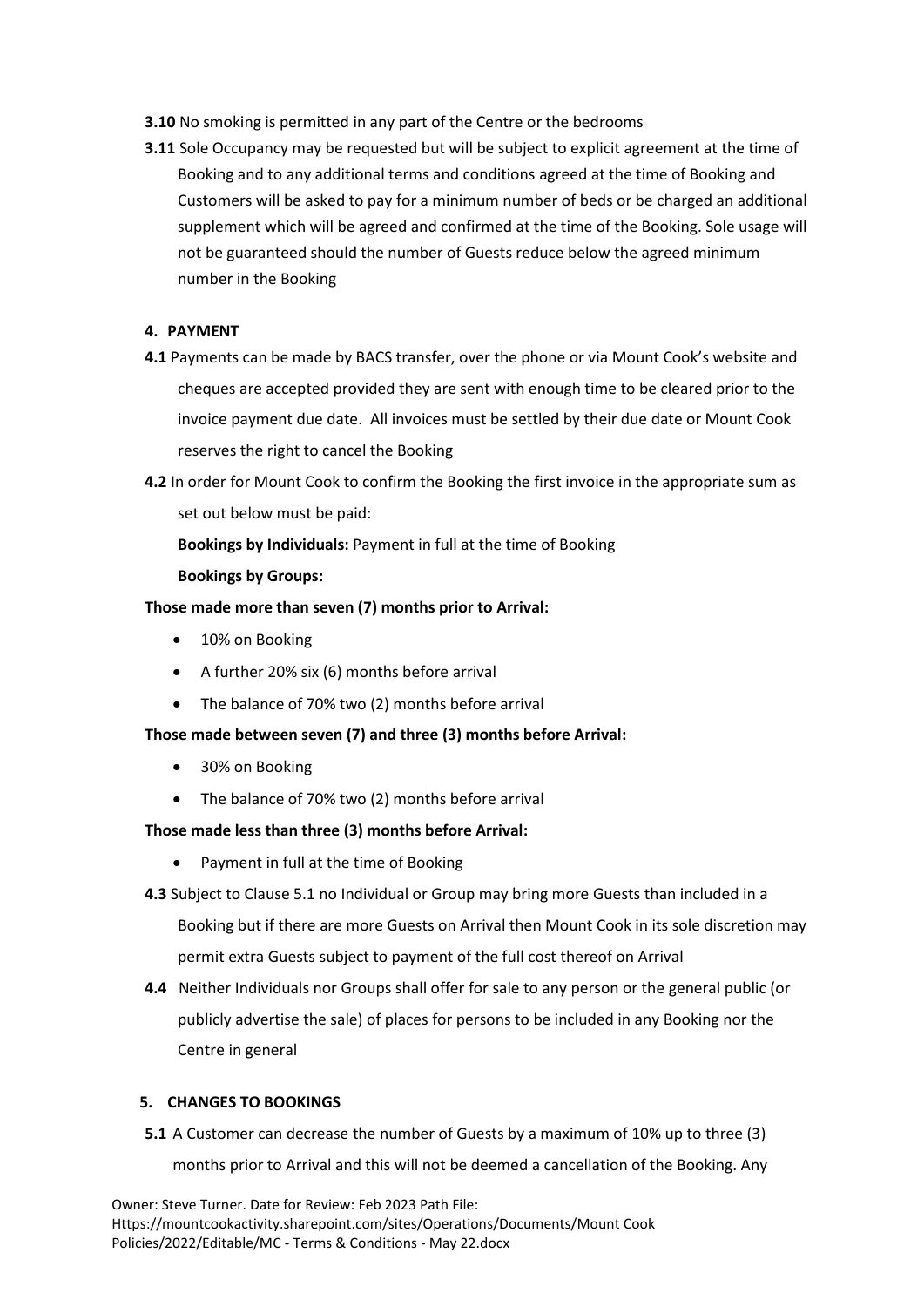decrease in numbers in the three (3) months prior to Arrival will be treated as a cancellation and the provisions of Clause 6 will apply

**5.2** A Customer can increase the number of Guests, provided there is availability, and Mount Cook confirms this by email.

# **6. CANCELLATION OF BOOKINGS**

- **6.1** A Customer may cancel a Booking at any time. Bookings cannot be cancelled in part. Mount Cook will confirm cancellation by email
- **6.2** Bookings will be deemed to be cancelled in the circumstances set out in Clause 5.1 or if the Customer and the Guests do not attend the Centre to take up the Booking on the date of Arrival
- **6.3** In the event of cancellation, the following will apply:

In calculating the cancellation notice period, it will start from 12 noon on the date of Arrival

# **Bookings by Individuals:**

| <b>Notice Period</b>                                             | <b>Cancellation Charge</b>  |
|------------------------------------------------------------------|-----------------------------|
| One (1) week or more before arrival date                         | Refund 50% of total booking |
| Less than one (1) week, but more than 48<br>hours before arrival | Refund 25% of total booking |
| Less than 48 hours before arrival                                | Refund Nil                  |

# **Bookings by Groups**:

| <b>Notice Period</b>                 | <b>Cancellation Charge</b> |
|--------------------------------------|----------------------------|
| 186 days or more before arrival date | Initial deposit paid       |
| 62-185 days before arrival date      | Any deposits paid          |
| 61 days or less before arrival date  | All deposits paid          |

# **6.4 Third-party services and attraction tickets:**

The total cost of any third-party services and attraction tickets are payable in advance. Any such purchases will form part of your Booking and any cancellations of these third-party services will be dealt with in accordance with clause 6.3, except that if such services or attraction tickets have not been paid in advance the Customer will pay for them upon cancellation

# **6.5 Applying for Refunds:**

It is the Customer's responsibility to apply to Mount Cook for refunds where appropriate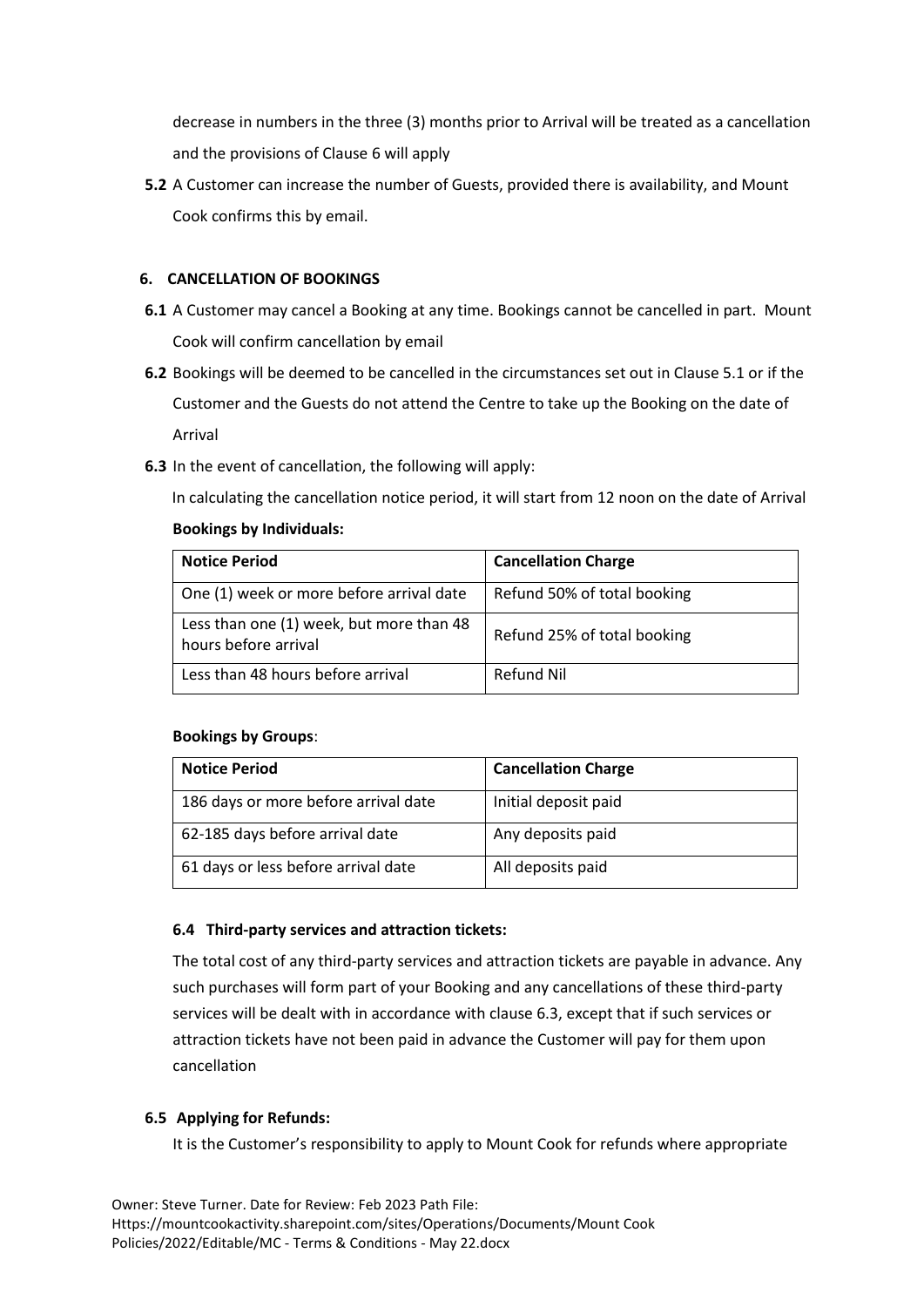#### **6.6 Cancellation by Mount Cook**

In the event that Mount Cook has to cancel or change your Booking, in total or in part, Mount Cook will inform you as soon as possible. You will have the choice of either accepting the changed arrangements or taking another booking from Mount Cook, subject to availability, and paying any increased cost or receiving a refund in respect of any difference in cost or cancelling your booking and receiving a full refund of all payments made.

## **7.GROUP LEADERS**

- **7.1** All Bookings must have a nominated Group Leader who will be responsible to Mount Cook for the Individual or Group as a whole and for each Guest included in the Booking
- **7.2** The Group Leader will be responsible for:
- **The Booking:** The Booking Process itself and payment of all Invoices
- **Dietary Requirements: notification to Mount Cook of any special dietary requirements of** any Guest which Mount Cook will use all reasonable endeavours to accommodate
- **Medical Information:** any medical information or mobility issues which are relevant to the stay at the Centre and any activities to be carried out there in relation to any Guest in the Individual or the Group and in supplying such information to be responsible for compliance with all Data Protection legislation
- **Under 18s or those having special needs:** to be or to appoint a Responsible Adult to look after any Guests under the age of 18 years or who have special needs or require special care
- **ID:** to provide valid ID for themselves or for any Guest as required by Mount Cook
- Behaviour and Discipline: to be responsible for the discipline and behaviour of each Guest in the Individual or Group and to be responsible for all damage caused by their action or inaction, or the actions of Guests in their Individual or Group

# **8. BEHAVIOUR**

- **8.1** If the behaviour of any Guest is considered by Mount Cook likely to cause danger, damage or offence or is otherwise unacceptable, Mount Cook reserves the right in its absolute discretion to terminate the Booking completely or in respect of any Guest and to ask the Customer or the Guests or all or any of them to leave the Centre
- **8.2** In these circumstances Mount Cook will not be obliged to cover any expense which may be incurred by the Customer of Guest concerned or any other Guests and will not be liable for any claim for compensation or refunds. The Customer is responsible for the cost of any damage caused by the Customer or any Guest. Should any such behaviour halt or interrupt Mount Cook's ability to continue to trade any bed, room or other facility, the Customer will be liable to compensate Mount Cook in full for all losses directly or indirectly incurred. Furthermore, the Customer agrees that Mount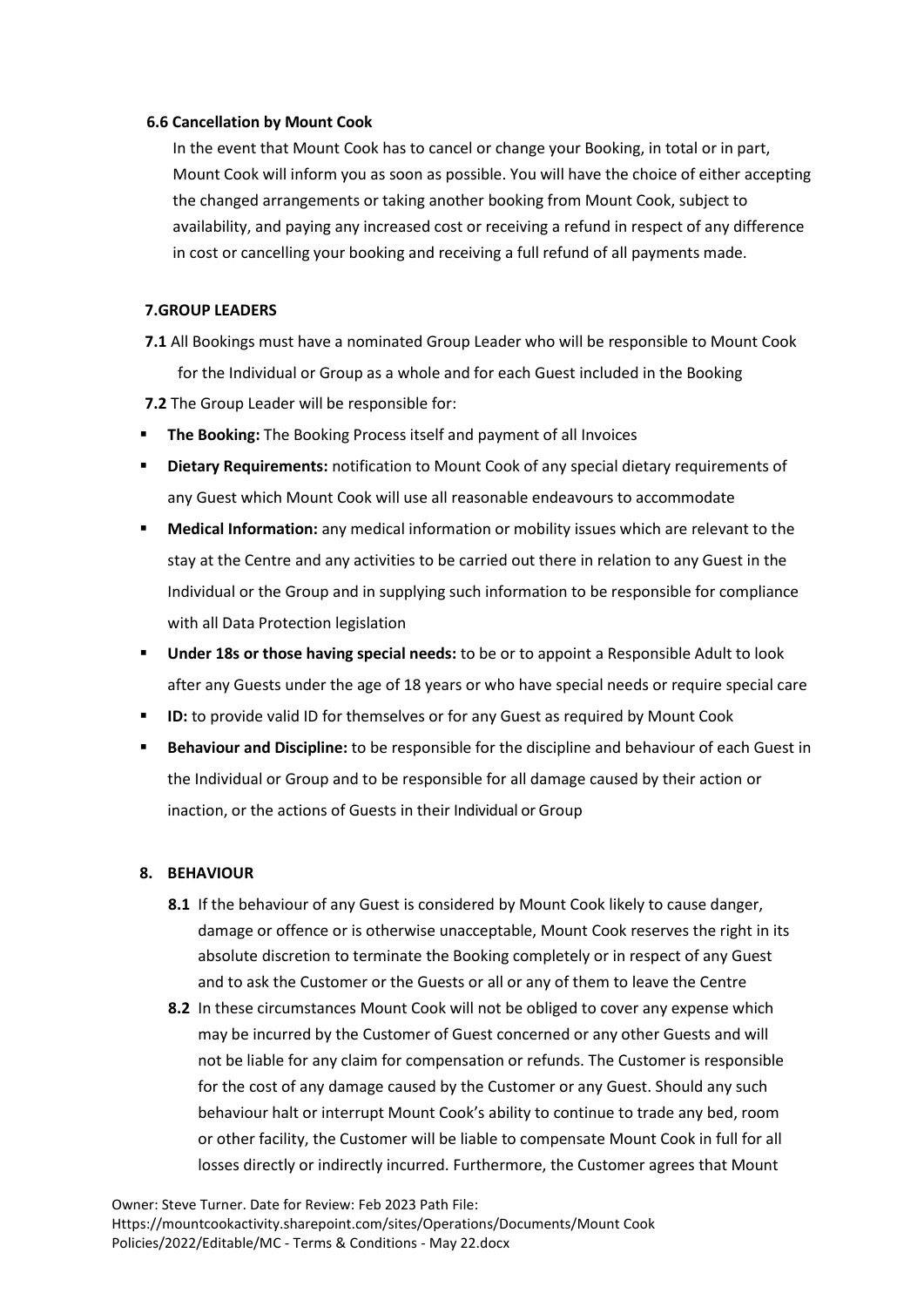Cook may at its discretion take a pre- authorisation (on the Customer's credit or debit card) of up to £2,000 as a security bond towards damage or un-reasonable cleaning, caused by the Customer or any Guest. If no damage or requirement for additional cleaning is caused the bond will be released on departure from the Centre

- **8.3** Customers and Guests are not permitted to consume their own alcohol beverages in the Centre except with the prior written agreement of Mount Cook
- **8.4** All liability in respect of any damage to, theft or loss of property, goods or articles brought onto or left in the Centre, either by the Customer or the Guests or their contractors, agents or any other person working with them shall rest with the Customer. Mount Cook will not accept liability for any of the above unless proven to be a direct result of staff negligence or breach of Mount Cook's policies or procedures

## **9. PROMOTIONAL BOOKINGS**

**9.1** Promotional Bookings will in addition to these Terms and Conditions (where applicable) be subject to specific terms and conditions as set out in the promotional offer. No amendments or refunds can be made and offers are non-transferable. Offers are available at selected time periods and are subject to availability. Advertised rates are exclusive of VAT, unless stated otherwise. This does not affect the Customer's rights should Mount Cook cancel your Booking in which case clause 12 applies. Mount Cook reserves the right to withdraw promotional offers at any time, without prior notice. Donations are nonrefundable and gift vouchers are non- refundable

#### **10. MEETING ROOMS**

- **10.1** Meeting Rooms can be booked without an overnight stay at the Centre
- **10.2** The provisions of these Terms and Conditions shall apply to all Bookings (where appropriate) save that:

Provisional Bookings will be confirmed in an email sending an invoice which must be paid in full by the due date or the provisional Booking will be cancelled

Any catering requirements should be notified as soon as possible and confirmed at least 14 days before your Arrival. Payment for catering will be invoiced a minimum of 7

days prior to Arrival and must be paid prior to Arrival

Any lost room key will incur a £5 replacement charge

Damaged equipment will be subject to the appropriate charge

Laptop hire is not included in the hire charge

Mount Cook provide a HDMI cable to connect a laptop to the projector but if the Customer requires any other type of cable the Customer will supply the same

We will provide only minimal technical help but will facilitate a test session if required

**10.3** The provisions of clause 6.3 in regard to individuals shall apply to Meeting Room Bookings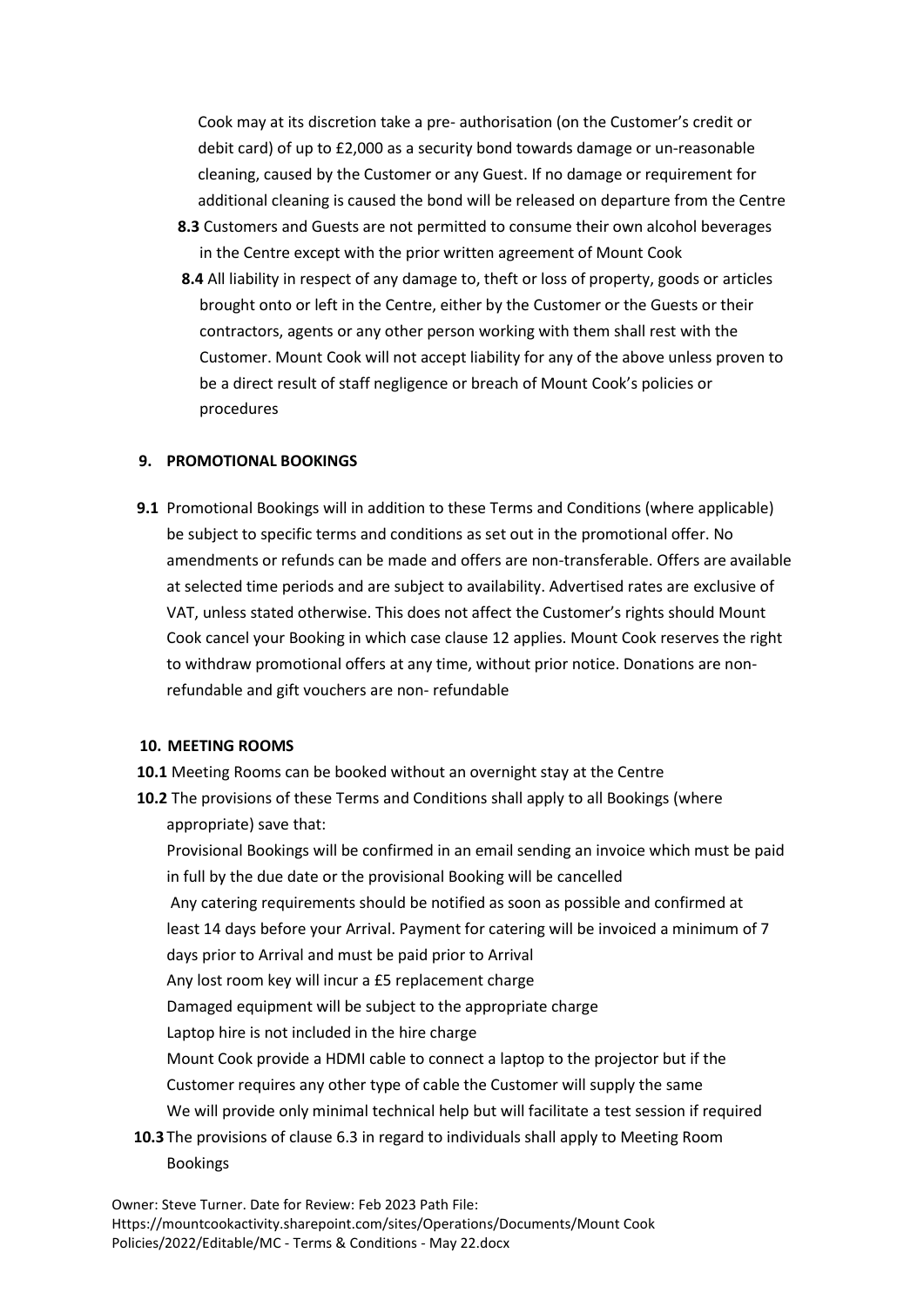#### **11. CAMPING**

**11.1** The provisions of these Terms and Conditions shall apply to all Bookings (where appropriate) save that:

Mount Cook are unable to allow under 18's to camp at the Centre without a Responsible Adult accompanyingthem

Mount Cook reserves the right to eject Guests immediately who are deemed as causing unnecessary disturbance, noise or behaviour which affects the peaceful enjoyment of the camping facility or the Centre by other Guests

Mount Cook does not allow dogs and pets onsite except for registered assistance dogs

Open fires and barbecues are only permitted within designated concreated areas. Cutting or damaging trees and other vegetation is strictly prohibited, and Mount Cook requests that all Guests respect the natural conditions of the campsite and surrounding areas.

## **12. FORCE MAJEURE**

- **12.1** Mount Cook will not be liable if it is prevented or delayed in the performing of any of its obligations under the Contract if this is due to any cause beyond its reasonable control including (without limitation): an act of God, explosion, flood, fire or accident; war or civil disturbance;strike, industrial action or stoppages of work; any form of government intervention; a third party act or omission; failure of the Customer to arrive on time or at all or failure to supply the correct address or notify Mount Cook of any change of address
- **12.2** During periods of extreme weather Mount Cook will endeavour to remain open and to keep Customers informed of the latest conditions. If the Centre is open, but a Customer chooses not to travel because of the weather, this will be treated as a normal cancellation and the cancellation terms set out in Clause 6 will apply

# **13. LIABILITY**

**13.1** Mount Cook will not be liable to any Customer or Guest for any loss of personal belongings, which are the responsibility of the Guest to keep safe. Lockers are provided in bedrooms but not padlocks which must be provided by Guests

**13.2** Except in relation to death or personal injury caused by Mount Cook's negligence, Mount Cook's liability is limited to the cost of the Booking under which the claim arises

Owner: Steve Turner. Date for Review: Feb 2023 Path File: Https://mountcookactivity.sharepoint.com/sites/Operations/Documents/Mount Cook Policies/2022/Editable/MC - Terms & Conditions - May 22.docx **13.3** In no circumstances will Mount Cook be responsible for any indirect or pecuniary losses